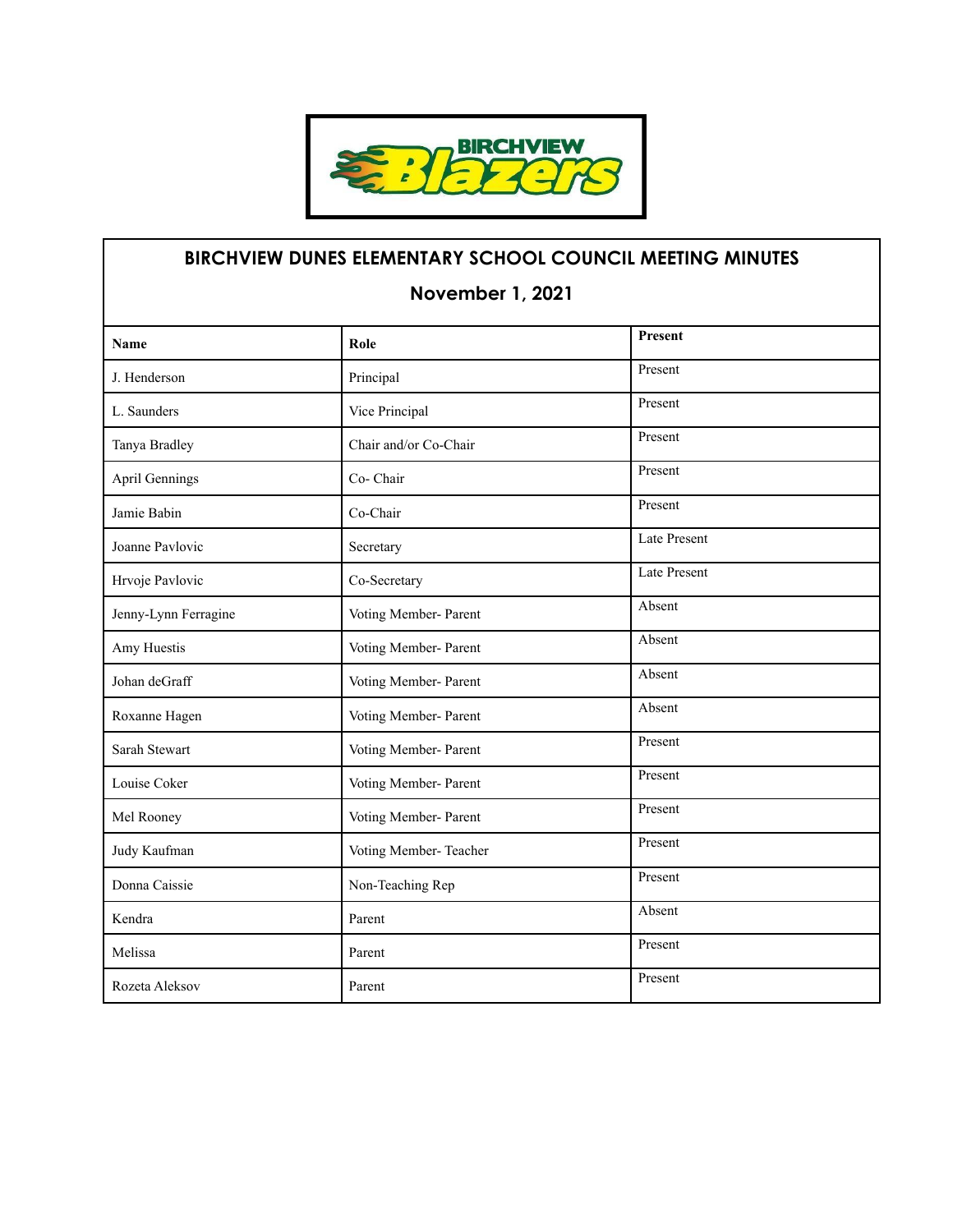| Meeting Minutes- Started Meeting at 6:04 pm |               |                                                                                                                                                                                                                                                                                                                                                                                                                                                                                                                                                                                                                                                                                                                                                                                                                                                                                                                                                                                                                                                                                                                                                                                                                                                                                                                                                                                                                                                                                            |  |  |
|---------------------------------------------|---------------|--------------------------------------------------------------------------------------------------------------------------------------------------------------------------------------------------------------------------------------------------------------------------------------------------------------------------------------------------------------------------------------------------------------------------------------------------------------------------------------------------------------------------------------------------------------------------------------------------------------------------------------------------------------------------------------------------------------------------------------------------------------------------------------------------------------------------------------------------------------------------------------------------------------------------------------------------------------------------------------------------------------------------------------------------------------------------------------------------------------------------------------------------------------------------------------------------------------------------------------------------------------------------------------------------------------------------------------------------------------------------------------------------------------------------------------------------------------------------------------------|--|--|
| Welcome                                     | Tanya         | Melissa - New Parent Introduction                                                                                                                                                                                                                                                                                                                                                                                                                                                                                                                                                                                                                                                                                                                                                                                                                                                                                                                                                                                                                                                                                                                                                                                                                                                                                                                                                                                                                                                          |  |  |
| <b>Old Business</b>                         | Tanya         | All had the opportunity to look it over, yes.                                                                                                                                                                                                                                                                                                                                                                                                                                                                                                                                                                                                                                                                                                                                                                                                                                                                                                                                                                                                                                                                                                                                                                                                                                                                                                                                                                                                                                              |  |  |
| <b>Minutes &amp; Norms</b>                  |               | Approved by April Gennings & Second by Tanya Bradley                                                                                                                                                                                                                                                                                                                                                                                                                                                                                                                                                                                                                                                                                                                                                                                                                                                                                                                                                                                                                                                                                                                                                                                                                                                                                                                                                                                                                                       |  |  |
| <b>PRO Grant &amp;</b>                      | Henderson /   | Grants:                                                                                                                                                                                                                                                                                                                                                                                                                                                                                                                                                                                                                                                                                                                                                                                                                                                                                                                                                                                                                                                                                                                                                                                                                                                                                                                                                                                                                                                                                    |  |  |
| <b>Repurpose Funds</b>                      | Tanya         | Based on PA day learning around Cybersecurity &<br>$\bullet$<br>Cyberbullying; both are key to incorporating into the lives of<br>our students, children, families, school council<br>Council would need to promote via school media to sign up<br>$\bullet$<br>for Zoom if went with virtual presentation<br>Speaker or Resources (gaming kits for families to sign out<br>etc) pros / cons<br>Table it for the next meeting<br>$\bullet$<br>Judy came up with possible idea to use the money for a Story<br>$\bullet$<br>walk on the school property; Jennifer to confirm it it can be<br>used for that<br><b>Repurpose Money from SGF:</b><br>Move \$ 26.50, \$3,036.57, \$967.07, \$2,500 from BN Field Trips, BN<br>School Production \$413.14/BN School Production Int \$1,264.96,<br>BN Student Leadership \$1,117.47 to:<br>Presentations in Schools- Kempenfelt Players Pri;<br>$\bullet$<br>Cyberbullying/Security; Indoor Rock Climbing; Gilbert House<br>BN Classroom Needs- Supportive spaces; tech<br>$\bullet$<br>BN Commencement- Sweatshirts, signage, swag<br>$\bullet$<br>BN Library- shelving, STEAM<br>$\bullet$<br>BN School Enhancements- pavement painting for games,<br>$\bullet$<br>outdoor play equipment, student leadership, paint easels,<br>ping pong tables<br>Use BN School Clothing \$697.68 to buy Swag for students as<br>incentives, commencement<br>Due to Covid, we can reallocate next year funds to support field<br>trips when protocols change. |  |  |
| <b>Raise the Dough Oct</b>                  | Tanya         | Huge Success: Raised \$540                                                                                                                                                                                                                                                                                                                                                                                                                                                                                                                                                                                                                                                                                                                                                                                                                                                                                                                                                                                                                                                                                                                                                                                                                                                                                                                                                                                                                                                                 |  |  |
| 2021<br><b>Pumpkin Patch Oct</b><br>7/2021  | Tanya         | Huge Success: Young and Old loved it. 700 pumpkins delivered;<br>thanks to Mr Wilms Class for helping out. Would love to do it every<br>year or trip to patch.                                                                                                                                                                                                                                                                                                                                                                                                                                                                                                                                                                                                                                                                                                                                                                                                                                                                                                                                                                                                                                                                                                                                                                                                                                                                                                                             |  |  |
| <b>Little Caesars Pizza</b>                 | Jamie         | Orders are coming in. Delivery Nov 24; housed near the<br>Kindergarten/Kiss & Ride Bunkie. Need helpers 11-1 pm and 1-3 pm<br>to help unload and / or leadership helpers to help unload. Jamie will<br>be in attendance from 3-5 pm for pick up. Henderson suggested a<br>few more to assist with this.                                                                                                                                                                                                                                                                                                                                                                                                                                                                                                                                                                                                                                                                                                                                                                                                                                                                                                                                                                                                                                                                                                                                                                                    |  |  |
| <b>Spirit Wear</b>                          | Donna         | Prices are the same as the past two years. Donna to see if Youth<br>XSM available for JK/SK students - Donna to see if it's possible to<br>order smaller sizes and add to our order sheet. Teachers notified<br>parents and social media reminders.                                                                                                                                                                                                                                                                                                                                                                                                                                                                                                                                                                                                                                                                                                                                                                                                                                                                                                                                                                                                                                                                                                                                                                                                                                        |  |  |
| <b>Indigo Books Grant</b>                   | Kaufman       | Over \$4000 raised for Birchview Library Books. So thankful for the<br>generous grant. Henderson put the grant in.                                                                                                                                                                                                                                                                                                                                                                                                                                                                                                                                                                                                                                                                                                                                                                                                                                                                                                                                                                                                                                                                                                                                                                                                                                                                                                                                                                         |  |  |
| <b>Principal Report</b>                     | Jennifer/Lisa | Pumpkin Patch-HUGE success<br>Terry Fox- raised over \$2000 WOW<br>$\bullet$                                                                                                                                                                                                                                                                                                                                                                                                                                                                                                                                                                                                                                                                                                                                                                                                                                                                                                                                                                                                                                                                                                                                                                                                                                                                                                                                                                                                               |  |  |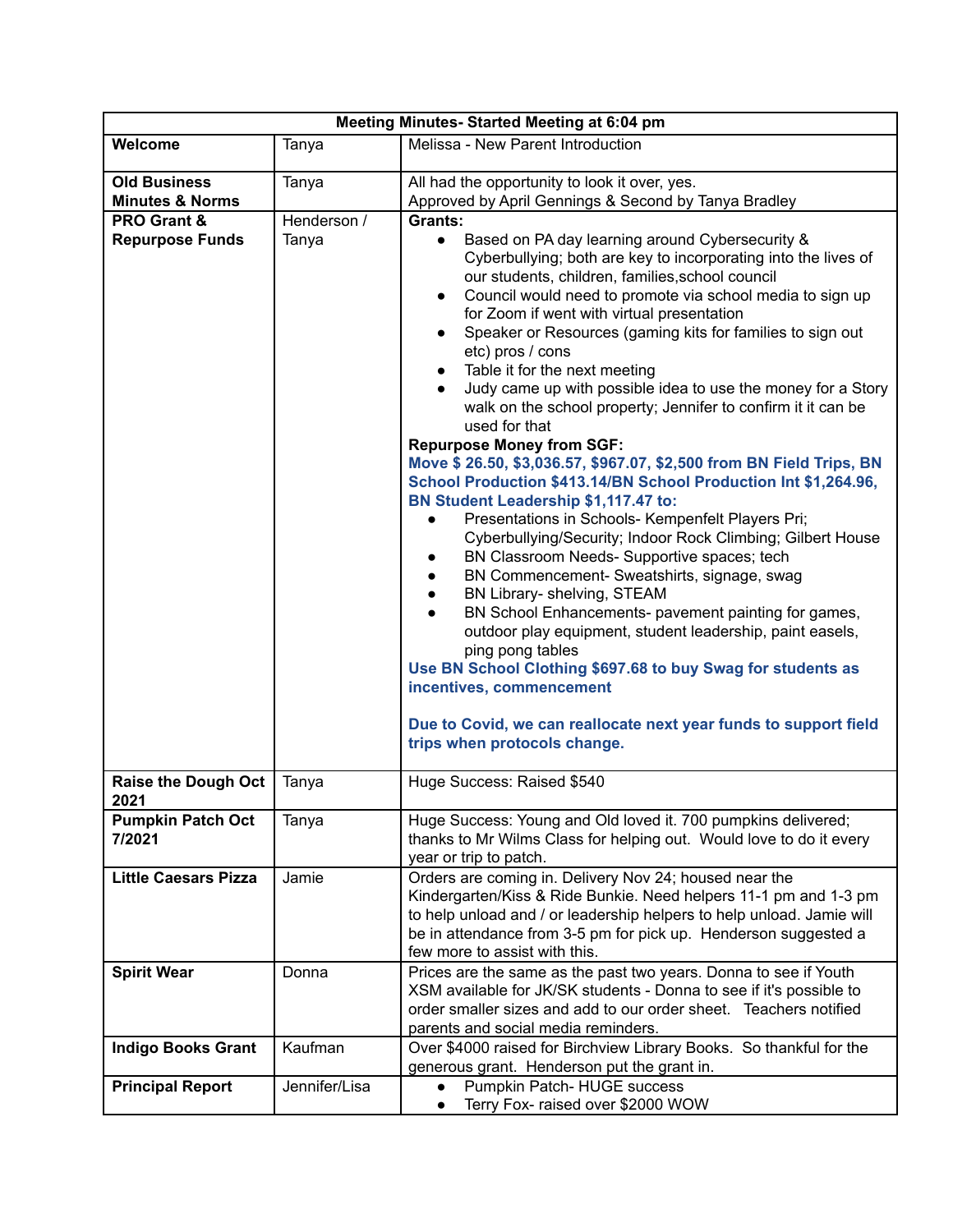|                                 |       | Poppy Donations- trying to raise \$500 schoolcashonline<br>$\bullet$<br>ONLY last year we raised over \$200<br>Spirit Wear is up and running<br>Leadership is taking off with students- Club for ALL-<br>$\bullet$<br>supporting all who want to attend and hang out with music,<br>arts, volleyball, brave space<br>Break times- still need to have distancing; students moving<br>$\bullet$<br>Nov 1st to other play areas for variety<br>Treaty Week is this week- continuing engagement in learning<br>throughout the year on FNMI<br>Equity, Diversity and Inclusion is a HUGE FOCUS this year-<br>$\bullet$<br>promotion of all students seeing themselves in their learning-<br>via presentations we bring in, EDI teachings, student<br>leadership, engagement of all, food program, 7:45 am<br>clubs Following covid restrictions<br>Dr ABC- in the works<br>Gravel will be dumped in the area by the YMCA for safety;<br>$\bullet$<br>parking is not encouraged nor supported by SCDSB at the<br>church. Promote families to use the Kiss and Ride, walk or<br>use of the three other entry points into the school; number of<br>cars driving the wrong way in the bus lane- pylons are out<br>and promotion is happening via social media, school<br>messenger.<br>Kaufman shared library news- Library received over \$4000<br>from the Indigo Adopt a School Program which will go to<br>various needs in the library.<br>Photo Day- upcoming Nov 18; Feb 17 gr 8 Grad photos<br>Funds funds from one BN to another to complete a wish list<br>$\bullet$<br>for the school as school trips and other items can not be done |
|---------------------------------|-------|-----------------------------------------------------------------------------------------------------------------------------------------------------------------------------------------------------------------------------------------------------------------------------------------------------------------------------------------------------------------------------------------------------------------------------------------------------------------------------------------------------------------------------------------------------------------------------------------------------------------------------------------------------------------------------------------------------------------------------------------------------------------------------------------------------------------------------------------------------------------------------------------------------------------------------------------------------------------------------------------------------------------------------------------------------------------------------------------------------------------------------------------------------------------------------------------------------------------------------------------------------------------------------------------------------------------------------------------------------------------------------------------------------------------------------------------------------------------------------------------------------------------------------------------------------------------------------------------------------------------------------------------|
| <b>New Business</b>             | Tanya | due to restrictions Vote Tanya yes April Second. All agreed<br>Kaufman- School Library Book fair begins at the end of                                                                                                                                                                                                                                                                                                                                                                                                                                                                                                                                                                                                                                                                                                                                                                                                                                                                                                                                                                                                                                                                                                                                                                                                                                                                                                                                                                                                                                                                                                                   |
|                                 |       | $\bullet$<br>November- during school hours and also on-line.<br>Smencil will be on sale soon- December.<br>Community outreach programs (collections of items and<br>hampers).<br>12 days of Giving for the food bank both collecting food and<br>money online.<br>Question - Can you donate money online at any time? Yes<br>you can and designate areas of choice if a person wants to.<br>Idea-Snack Shack- a fridge you can put food in and it's<br>available for all students fresh fruits, hard boiled eggs,<br>yogurts, etc. It is placed in the front hallway of the school.<br>Donations can be made online. Lisa to look into it for us.<br>Vote: Yes                                                                                                                                                                                                                                                                                                                                                                                                                                                                                                                                                                                                                                                                                                                                                                                                                                                                                                                                                                          |
| <b>Questions and</b><br>Answers |       | None                                                                                                                                                                                                                                                                                                                                                                                                                                                                                                                                                                                                                                                                                                                                                                                                                                                                                                                                                                                                                                                                                                                                                                                                                                                                                                                                                                                                                                                                                                                                                                                                                                    |
| <b>Adjournment</b>              |       | $6:55$ pm                                                                                                                                                                                                                                                                                                                                                                                                                                                                                                                                                                                                                                                                                                                                                                                                                                                                                                                                                                                                                                                                                                                                                                                                                                                                                                                                                                                                                                                                                                                                                                                                                               |